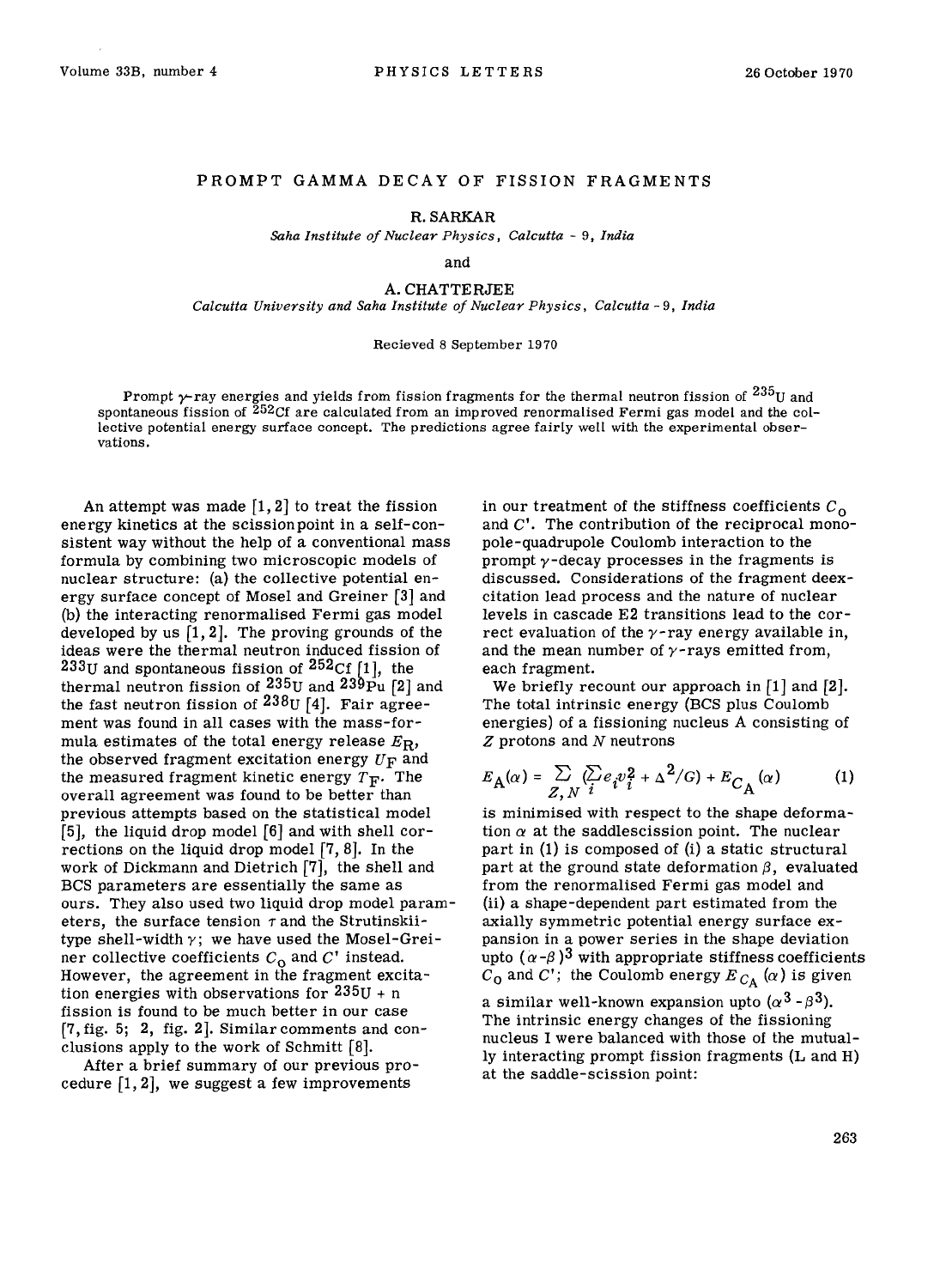$$
E_{\mathbf{I}}(\alpha_{\mathbf{I}}) = \sum_{\mathbf{F} = \mathbf{L}, \mathbf{H}} \left\{ E_{\mathbf{F}}(\beta_{\mathbf{F}}) + \frac{1}{2} C_{\mathbf{O}_{\mathbf{F}}} (\alpha_{\mathbf{F}} - \beta_{\mathbf{F}})^2 + (2) + C_{\mathbf{F}} (\alpha_{\mathbf{F}} - \beta_{\mathbf{F}})^3 + E_{C_{\mathbf{F}}} (\alpha_{\mathbf{F}}) - E_{C_{\mathbf{F}}} (\beta_{\mathbf{F}}) \right\} + E_{\mathbf{r}} - E_{\mathbf{d}} + E_{\mathbf{q}}
$$

The interaction terms  $E_r$ ,  $E_d$  and  $E_d$  have been discussed and deduced by Wilets [9] for terms linear in  $\alpha$  [1, eq. (5); 2, eq. (13)]. The Wilets terms  $E_r$  and  $E_d$  were assumed in refs. [1, 2] to go into the translational energy of the fragments  $T_F$ ; the interaction energy  $E_q$  was predicted  $[1, 2]$  to give rise to E2 type prompt  $\gamma$ -rays at the final stages of the gragment deexcitation process.

Our previous treatment [1, 2] assumed all nuclei to have the same average stiffness coefficients  $C_{\text{O}_\nabla}$  and  $C_{\text{F}}^*$  in eq. (2). One would expect, however, the nuclear structure effects to show up in  $C_{\mathbf{0}_F}$  and  $C_{\mathbf{F}}^*$  . A more detailed interconnection between the renormalised Fermi gas model and potential energy surface is obtained by assuming them to be functions of extracore nucleons *n* in a nucleus  $A_F(n/A_F = \delta \epsilon_F/\epsilon_o)$ . The occupation dependence of the coefficients are assumed here to be of the form

$$
C_{\text{O}_{\overline{\mathbf{F}}}} = C_{\text{OO}} (1 - \delta \epsilon_{\overline{\mathbf{F}}}/\epsilon_0), \quad C_{\overline{\mathbf{F}}} = C_{\text{O}}' (1 - \delta \epsilon_{\overline{\mathbf{F}}}/\epsilon_0) \tag{3}
$$

where  $C_{00}$  and  $C_0$  are the stiffness coefficients of a free Fermi gas (renormalised Fermi gas model correction  $\delta \epsilon_{\mathbf{F}} = 0$ ). We have chosen  $C_{00} =$ = 320 MeV and  $C_{\alpha}$  = 160 MeV through trial and error for better energy fits of eq. (2) with observations. This small improvement (3) does not change the qualitative behaviour in the published energy curves in refs. [1] and [2] and in fact gives better shape fits in some mass regions. These chosen values of  $C_{00}$  and  $C_0'$  agree with the average values of Moset and Greiner [3]. It is possible to deduce a value of  $C_{00} \approx 350$  MeV from elementary considerations of the renormalised Fermi gas model [10].

The fission energy release  $E_R$  and the components of internal energy ( $E_R$ ,  $E_d$ ,  $E_q$  and the Coulomb energy difference) of the prompt fragment F have been recalculated by minimising the total energy at the saddle-scission point as before [1, 2]. The fission barrier for  $235U + n$ is correctly reproduced (5.64 MeV; experimental value is 5.75 MeV; our previous value without using eq. (3) was 4.4 MeV). The fragment deformations are now more strongly fluctuating than in refs. [1, 2] due to the relative structural differences of the fragment nucleides. These calcu-



Fig. 1. Calculated quantities  $\alpha_F$ ,  $E_{\gamma}^{max}$  and  $n_{\gamma}$  for the  $235U + f$  ission reaction with thermal neutrons, plotted against the prompt fragment mass number  $A_F$ . 1(a): The scission point deformation parameter  $\alpha_{\mathbf{F}}$  estimated from eq. (2); 1(b): The available  $\gamma$ -decay energy  $E_{\gamma}^{\text{max}}$ calculated by solving eq. (2) are shown as  $\odot$  and are compared with the data  $(\clubsuit)$  of ref. [15]; the calculated energies are slightly lower for heavy fragments and higher for light ones; 1(c): The mean photon number  $n_{\gamma}$  shown as  $\Delta$  are compared with the data of ref. [15].

lated deformations are shown at the top sections marked (a) in figs. 1 and 2 for the thermal neutron induced fission of  $235<sub>U</sub>$  and spontaneous fission of <sup>252</sup>Cf respectively. There are no liquid drop model calculations for the fragment deformations  $\alpha_{\rm F}$  for 252Cf, but Ferguson and Read [6] have estimated  $\alpha_F$  for a few fragment pairs for the  $235$ U + n fission from the liquid drop model;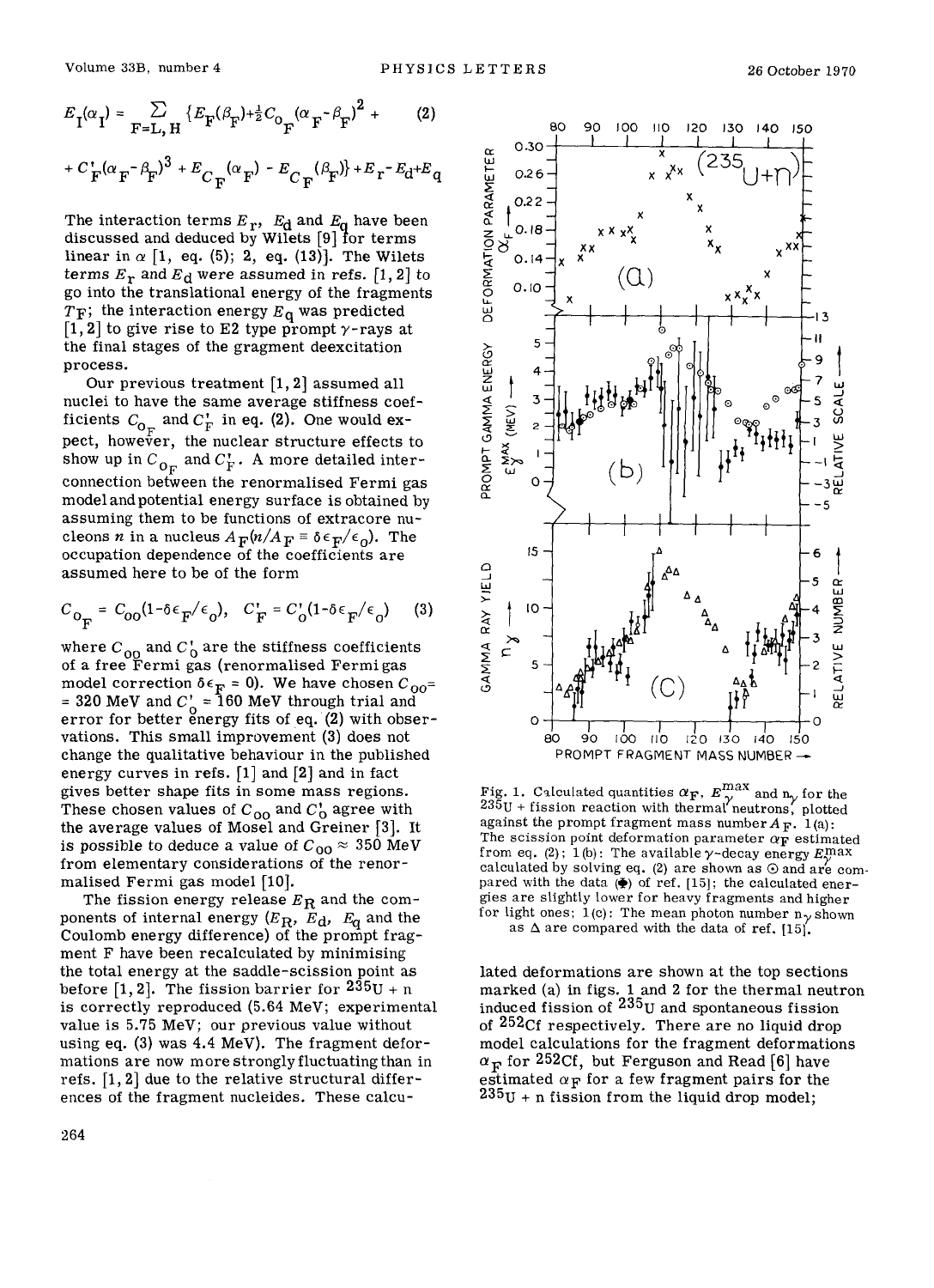

Fig. 2. Calculations of  $\alpha_F$ ,  $E_{\gamma}^{\text{max}}$  and  $n_{\gamma}$  for the spontaneous fission of 252Cf. For details (a), (b) and (c), see the respective captions of fig. 1. No experimental comparison is possible in fig.  $2(b)$ . The experimental data of fig. 2(c) are from ref. [14]. The relative scales of the quantities on the right in both figs. 1 and 2 are those used by the experimentors [14, 15].

their estimates for  $\alpha_F$  are in fair agreement with our calculations.

The quadrupole-monopole interaction energy between the fragment pairs  $E_q$  is identified as<br>the  $\gamma$ -emission energy  $E_{\gamma}^{max}$ . The physical situation here is that a free vibrating quadrupole q is held in constraint by a charge monopole at a finite distance  $r = R_{0L} + R_{0H}$  and hence the potential<br>energy of the quadrupole increases [11]; removal of the interaction allowes the stored potential energy of the quadrupole to be released. Since the postscission configuration of the recoiling fragments may be taken as the snapping process of this interaction, the extra stored energies in the quadrupoles  $E_{q_L}$  and  $E_{q_H}$  left to themselves,



Fig. 3. The statistical level density parameter (the  $a$ -parameter) of the prompt fission fragments as a function of the prompt fragment mass number. The method of calculation of ref. [18]. The experimental data compilation of ref. [19] is also shown for comparison.

must be spent in the form of quadrupole vibration deexcitations (E2 transitions).

The entire prompt fragment deexcitation process is visualised as

$$
A_{F^*} \xrightarrow{\text{neutrons}} A_{F'^*} \xrightarrow{\text{gamma}} A_{F'} \qquad (2)
$$

where  $\nu_F$  is the number of prompt neutrons from  $A_{\text{F*}}$  and  $n_{\gamma}$  is the number of prompt  $\gamma$ -rays emitted from the fragment  $A_{\mathbf{F}^{t*}}$   $(A_{\mathbf{F}^*} - \nu_{\mathbf{F}} = A_{\mathbf{F}^{t*}})$ . The highest possible value of the residual excitation ( $\sim$  neutron separation energy  $S_n$ ) is<br> $\sim$  7 MeV for <sup>252</sup>Cf and  $\sim$  5.5 MeV for <sup>235</sup>U + n, as predicted in figs. 1(b) and 2(b) and as found<br>experimentally [12]; this  $E_{\gamma}^{\text{max}}$  corresponds to a single direct  $\gamma$ -transition from near the neutron threshold to the ground state of  $A_{\mathbf{F}}$ . On the average, however,  $(E_{\gamma}^{\max})$  av  $\sim \frac{1}{2}S_n \sim 3.5$  MeV, and is the average energy available for prompt  $\gamma$ -decay of the fragments  $[13]$ .

We now correlate the total available  $\gamma$ -energy  $E_{\gamma}^{\rm max}$  with the average  $\gamma$ -decay energy (photon energy)  $E_{\gamma}$  and with the total number of photons  $n_{\gamma}$  in a fragment F'\* from the renormalised Fermi gas model. Here we make the crucial assumptions that (1) only a cascade deexcitation of mean energy  $E_{\gamma}$  is permitted, (2) a prescribed statistical level structure of the fragments exist and (3) the deexcitation takes place by E2 transitions alone, i.e.,

$$
E_{\gamma}^{\max} = n_{\gamma} \cdot E_{\gamma} .
$$

There are the following good experimental rea-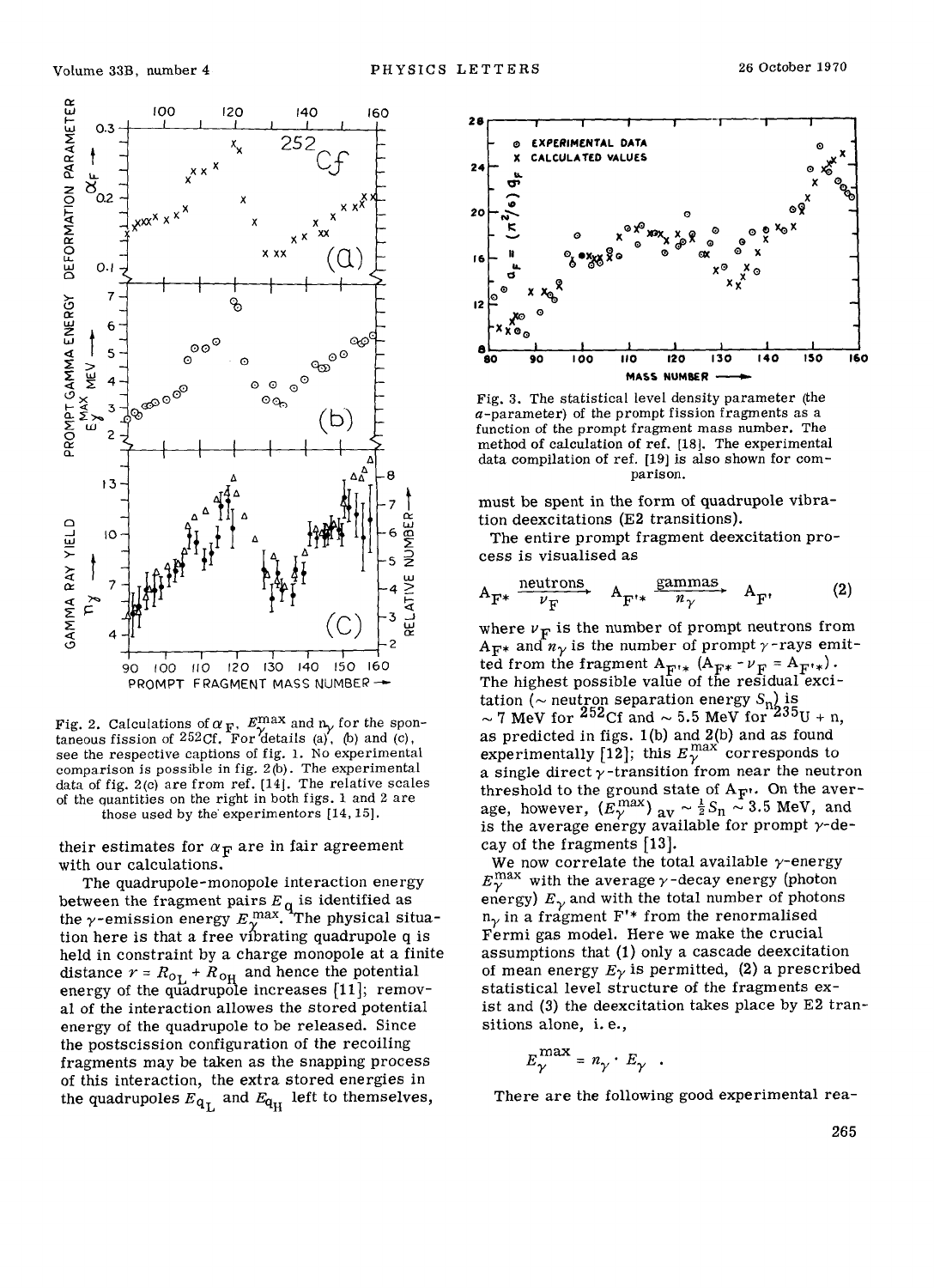sons to believe that the prompt  $\gamma$ -deexcitation process proceeds through a series of cascade  $\gamma$ -rays; (i) the measured yield of  $\gamma$ -rays with energy  $(E_{\gamma}^{\text{max}})_{\text{av}} = \frac{1}{2} E_{\gamma}^{\text{max}}$  is  $\sim 100$  times greater [12] than the yield with energy  $E_\gamma^{\, \rm max}$ , (ii) the measured energy-selected yield of energy  $\lesssim 1\,\text{MeV}$ is ~ 10<sup>5</sup> times greater than of energy  $E_{\gamma}^{\,\,\mathrm{max}}\left[14\right]$ and (iii) it has been stated that on the average about 3 to 5  $\gamma$ -rays of mean energy  $\leq 600$  keV are observed [15]. A cascade deexcitation of mean energy  $E_{\gamma}$  is also favoured from the following considerations: (a) fission fragments have to get a rid of the large angular momentum  $l<sub>I</sub>$  of the fissioning nucleus I; since prompt neutrons carry away only a small fraction of  $l<sub>J</sub>$ , the relief can come only through a  $\gamma$ -cascade process, and (b) the quadrupole-monopole type of mutual coulomb interaction  $E_q$  as discussed earlier, is expected to give rise to the E2 type cascade  $\gamma$ -rays; some discussions on this point exist in the literature [16].

The well known statistical property of the level structure of the free gas is that the single particle level density  $g_0$  near the Fermi surface  $\epsilon_0$  generates a nuclear level density  $\rho_0$  at an excitation  $U_0$  [17]. These quantities are interactionmodified in a real nuclear case. The necessary modifications may be evaluated from the renormalised Fermi gas model. It can be shown that the level spacing  $d_{\mathbf{F}}$  and the single particle level density  $g_{\mathbf{F}'}$  of the nucleus F' is related to the free gas density  $g_0$  [18] by

$$
g_{\mathbf{F}'} = 1/d_{\mathbf{F}'} = g_{\mathbf{n}} + g_{\mathbf{p'} -} g_{\mathbf{n} \text{ or } \mathbf{p}} \approx g_0 (1 + \delta \epsilon / \epsilon_0) (4)
$$

including the state mixing effects and effective occupation factors in a deformed open shell (coulomb contribution added). A plot of the level density parameter  $a_F$  ( =  $\frac{1}{6}\pi^2 g_F$ ) for the prompt fission fragments are shown in fig. 3 and are compared with the experimental data compilation of the  $\alpha$ -parameter [19]; we note fair agreement between calculated and measured values.

A correlated set of nuclear level structure coupled to the ground state (e.g.,  $0^+$ ,  $2^+$ ,  $4^+$ , .., in an even-even and  $J^{\pi} + \sum_{k} 2 k$  series with  $k =$  $= 0, 1, 2, \ldots$ , in an odd-even nucleus) is often known to persist upto fairly high excitations  $~(\sim 3$  - 4 MeV). Assuming this special set of correlated levels to be a set of equidistantly spaced statistical levels of spacing  $d_{\text{eff}}$  above the renormalised gas model Fermi surface  $\epsilon$ , we note that (i) upto about  $E_{\gamma}^{max}$ , levels of only one kind of parity are effective for E2 transitions and (if) an upper limit can be set at  $\sim \frac{1}{2} E_{\gamma}^{\text{max}}$  (not  $E_{\gamma}^{\text{max}}$ ), as discussed below. Condition (i) gives

$$
d_{\text{eff}} = 2 d_{\text{F'}} = 2/g_{\text{F'}} = 1/g_{\text{eff}} \approx E_{\gamma} . \tag{5}
$$

Regarding (ii), it is well known that higher rotational-vibrational groups of levels appear at  $\sim$  3 MeV and that our correlated statiscitcal levels (5) degenerate into an exponentially varying level density  $\rho_0$  above  $\sim \frac{1}{2} E_{\gamma}^{\rm max}$ ; since the number of levels between  $\frac{1}{2}E_{\gamma}^{\text{max}}$  and  $E_{\gamma}^{\text{max}}$  increases from tens to hundred-thousands, the average  $d_{\text{eff}}$ is so small, and the competition between E2 transition-favouring levels is so large, that it is impossible to observe the effects of special levels any more. Moreover, the electronics and the detecting counter energy selectivity are often usually biased against counting these low energy  $\gamma$ -rays in typical experiments [12, 14, 15]. The correlation (3) thus modifies to

$$
(E_{\gamma}^{\max})_{\text{av}} \approx \frac{1}{2} E_{\gamma}^{\max} \approx n_{\gamma} \cdot d_{\text{eff}} \approx E_{\gamma} \cdot n_{\gamma} \quad . \tag{6}
$$

The number of prompt  $\gamma$ -rays  $n_{\gamma}$  are calculated from the correlation (6) and are shown in figs.  $1(c)$  and  $2(c)$ . Experimental data are also shown in figs. 1 and 2 when available. We note that for figs.  $1(b)$  and  $1(c)$ , the experimental errors have been increased by a factor of 3 on the basis of some comments of the workers  $[15]$  on  $235<sub>U</sub> + n$ . Our absolute yields  $n<sub>y</sub>$  agree fairly well with the measured relative  $\gamma$ -ray yields [14, 15].

Several phenomena compete with (6) to provide alternative paths of deexeitation of the prompt fission fragments, e.g., the delayed neutron emis $\cdot$ sion, the direct  $E_{\gamma}^{\text{max}}$  transition to the ground state and other cross-over  $\gamma$ -rays of different multipolarities, etc.. Such delayed, weak and retarded phenomena have been assumed in the present work to make a negligible contribution to the main stream of deexcitation (6).

The experimental time resolution of  $\sim 10^{-9}$ to  $10^{-11}$  s [14, 15] 'defines' the prompt processes in  $\gamma$ -decay. This time scale is appropriate for allowed E2 transitions.

*Reference s* 

- [1] R. Sarkar and A. Chatterjee, Phys. Letters 30B (1969) 313.
- [2] R. Sarkar and A. Chatterjee, Phys. Rev. C1 (1970) 619.
- [3] U. Mosel and W. Greiner. Z.Physik 217 (1968) 256; 222 (1969) 261.
- [4] R. Sarkar, to be published.
- [5] Gy. Kiuge and A. Lajtai, Phys. Letters 27B (1968) 65; 30B (1969) 311.
- [6] J.M. Ferguson and P.A Read, Phys. Rev. 150 (1966) 1018.